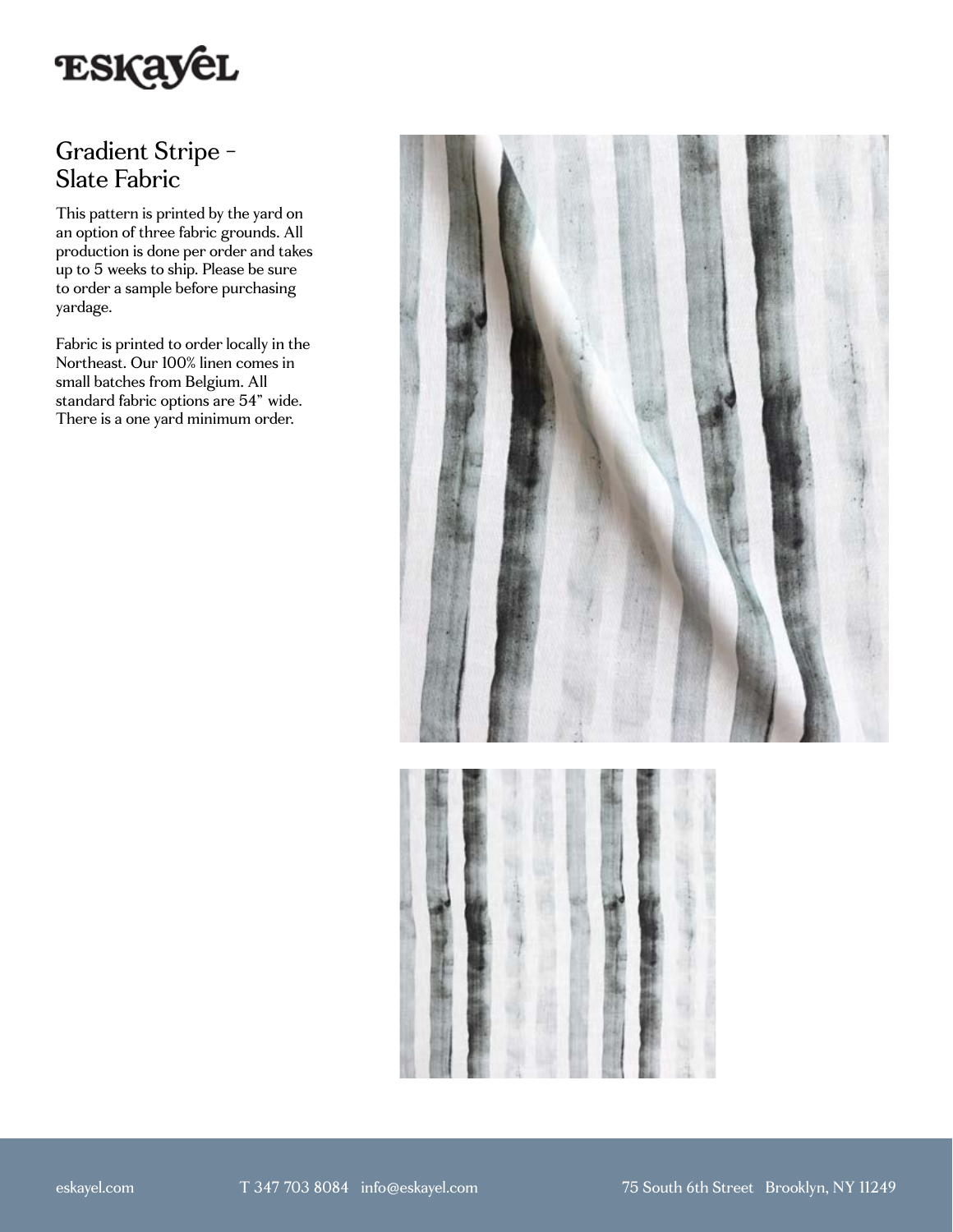

| Vertical Repeat   | 29.933"               |
|-------------------|-----------------------|
| Horizontal Repeat | 27"                   |
| Fabric Width      | 54" (137.2 cm)        |
| Fabric Length     | by the yard (91.5 cm) |

| Pricing           | Sold by the yard; Price varies based on fabric ground                                             |
|-------------------|---------------------------------------------------------------------------------------------------|
| Selvage           | 1"                                                                                                |
| Sample Size       | 8.5" x 11" **If you are unsure of color or fabric choice please order a sample before purchasing. |
| Large Sample Size | $25" \times 25"$                                                                                  |

| Fabric Ground<br>Options | 50/50 linen cotton blend<br>100% oyster linen<br>100% heavyweight linen                         |
|--------------------------|-------------------------------------------------------------------------------------------------|
| Print Method             | Digital, pigment ink                                                                            |
| Delivery                 | 4-6 weeks **Rush Service subject to availability. Rush fee does not include expedited shipping. |

| Care          | Dry clean only                                                                                                                                                                                                                                                                                          |
|---------------|---------------------------------------------------------------------------------------------------------------------------------------------------------------------------------------------------------------------------------------------------------------------------------------------------------|
| Color & Scale | We always strive for color accuracy but please note that colors shown on the website are a repre-<br>sentation only. Please refer to the actual product sample. ** Also due to varying ink/print systems<br>wallpapers and fabrics of the same pattern are not always an exact match in color or scale. |
| Made In       | USA                                                                                                                                                                                                                                                                                                     |